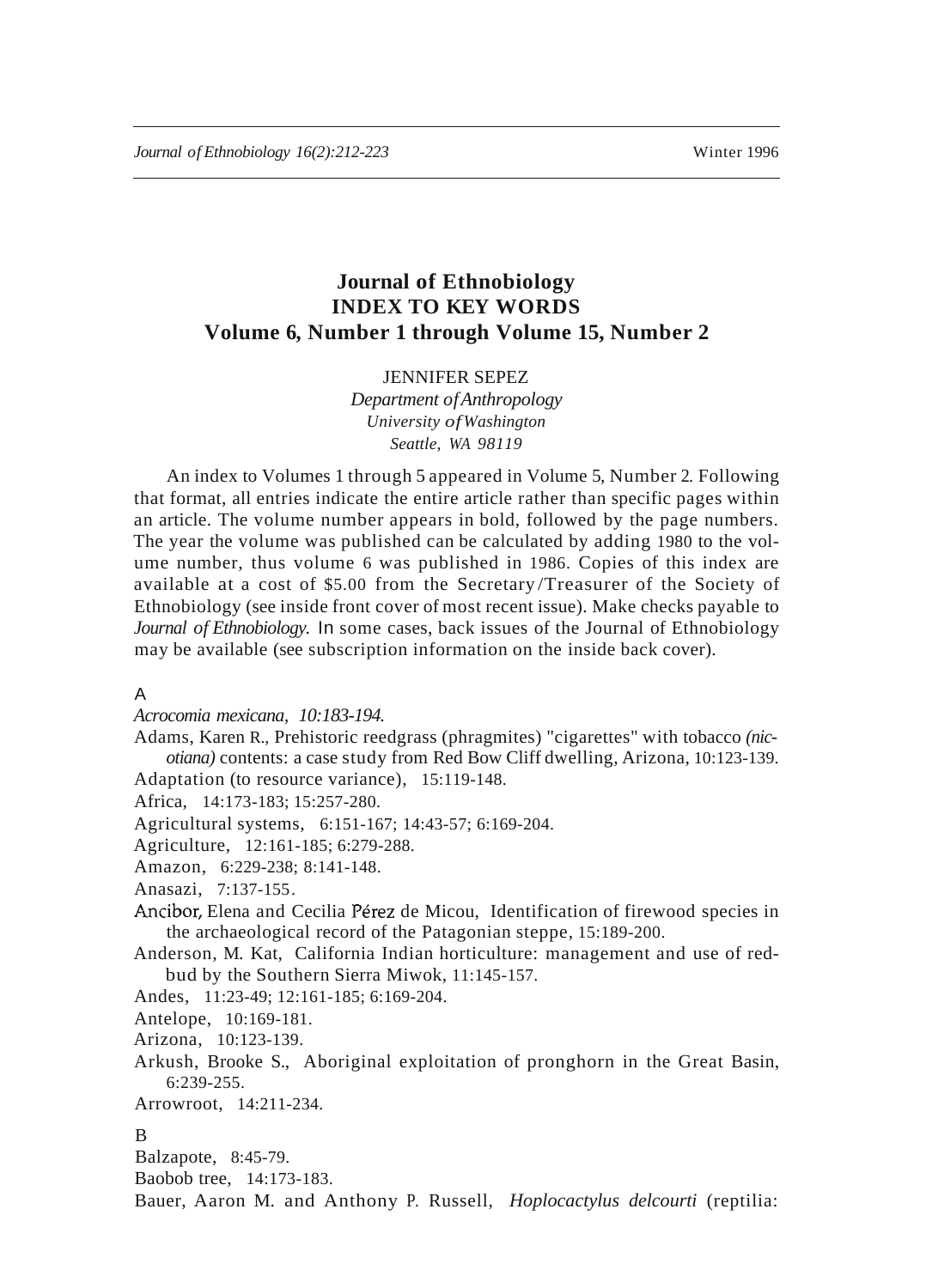Gekkonidae) and the *kawekaweau* of Maori folklore, 7:83-91.

- Begossi, A., H. F. Leitiao-Filho and P.J. Richerson, Plant uses in a Brazilian coastal community (Buzios Island), 13:233-256.
- Begossi, Alpina, Food taboos and Buzios Island (Brazil): their significance and relation to folk medicine, 12:117-139.
- Benz, Bruce F., Francisco Santana M., Rosario Pineda 1., Judith Cevallos E., Luis Robles H. and Domitila de Niz 1., Characterization of Mestizo plant use in the Sierra de Manantlan, Jalisco-Colima, Mexico, 14:23-41.
- Berries, 9:69-110; 15:89-98.
- Big horn sheep, 10:169-181.
- Biodiversity, 6:151-167; 11:23-49; 12:161-185; 13:203-232; 14:43-57; 15:71-88; 15:119-148.
- Birds, 10:43-57; 12:83-115; 14:59-73.
- Body weight (estimations from remains), 7:1-12.
- Bohrer, Vorsila 1., Guideposts in ethnobotany, 6:27-43.
- Borneo, 14:59-73.
- Brady, Timothy J., The influence of flotation on the rate of recovery of wood charcoal from archaeological sites, 9:207-227.
- Brazil, 12:117-139; 13:233-256; 15:257-280.
- British Columbia, 7:55-82; 15:89-98.
- Bronze Age, 6:257-277.
- Brown, Cecil H., The folk subgenus: a new ethnobiological rank, 7:181-192.
- Brush, Stephen B., Ethnoecology, biodiversity and modernization in Andean potato agriculture, 12:161-185.
- Brush, Stephen B., Genetic diversity and conservation in traditional farming systerns, 6:151-167.
- Buth, G., M. and Irshad A. Navchoo, Ethnobotany of Ladakh (India) plants used in health care, 8:185-194.
- Buzios Island, 12:117-139; 13:233-256.
- Bye, Robert A. Jr., Voucher specimens in ethnobiological studies and publications,6:1-8.
- Bye, Robert A. Jr. and Edelmire Linares, Ethnobotanical notes from the Valley of San Luis, Colorado, 6:289-306.
- Bye, Robert A. Jr. and Edelmire Linares, Mexican market plants of the 16th century I. Plants recorded in *Historia Natural de Nueva Espana, 10:151-168.*

#### C

- California, 9:173-199; 11:51-81; 11:145-157; 11:205-229; 12:63-80; 13:1-15.
- Candomble, 15:257-280.
- Carpals, 10:169-181.
- Carr, H. Sorayya, The Maya medicinal turtle, *xkokak,* and a suggested alternate reading of two Yucatec ethnomedical texts, 11:187-192.
- *Caryota urens, 15:161-176.*
- Cattle, 6:257-277.
- Ceramic Age, 15:119-148.
- Charcoal, 9:207-227.
- Charring, 14:1-21.
- *Chenopodium, 13:149-170.*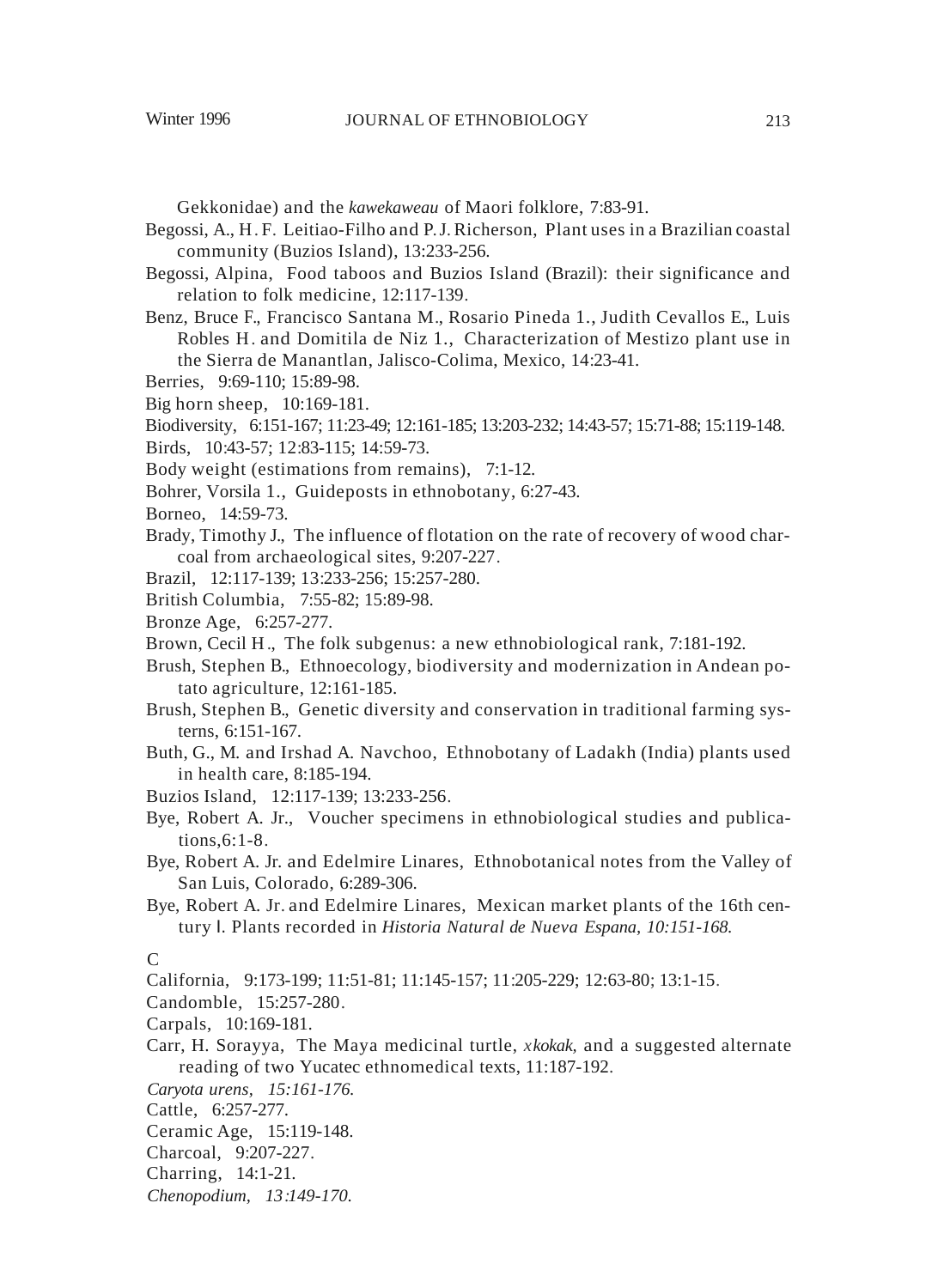- *Chenopodium berlandieri, 7:29-54.*
- Chronometry, 7:123-135.
- Chumash, 7:171-180.
- Cigarettes, 10:123-139.
- Classification (see Taxonomy)
- Clement, Daniel, Why is taxonomy utilitarian?, 15:1-44.
- Climate, 12:37-62.
- Cognition, 6:83-98.
- Collecting (animals), 11:1-22.
- Collecting (shellfish), 12:63-80.
- Collins, Paul w., Interaction between island foxes *(Urocyon littoralis)* and Indians on islands off the coast of southern California: I. morphologic and archaeological evidence of human assisted dispersal, 11:51-81.
- Collins, Paul W., Interaction between island foxes *(Urocyn littoralis)* and Native Americans on islands off the coast of southern California: II. Ethnographic, archaeological, and historical evidence, 11:205-229.
- Colorado, 6:309-324; 7:123-135; 11:83-92.
- Colorado Plateau, 7:123-135.
- Compton, Brian, "Ghost's ears" *(Exobasidium* sp. *affin. vaccinni)* and fool's huckleberries *(Menziesia ferruginea* Smith): a unique report of mycophagy on the central and north coasts of British Columbia, 15:71-98.
- Conservation, 6:151-167; 12:227-231.
- Coprolites, 11:117-132; 12:203-224; 13:1-15.
- *Cordyline terminalis,* 9:51-63.
- Costa Rica, 14:161-172.
- Cow parsnip *(Heracleum lanatum), 6:309-324.*
- Cowan, C. Wesley and Bruce D. Smith, New perspectives on a wild gourd in eastern North America, 13:17-54.
- Crops, 8:1-5; 13:203-232.
- *Curcubita pepo,* 8:35-44; 13:55-72; 13:75-97.
- *Cymopterus, 11:83-92.*

#### D

- Decker, Deena S. and Lee A. Newsom, Numerical analysis of archaeological *Curcurbita pepo* seeds from Hontoon Island, Florida, 8:35-44.
- Decker-Walters, Deena 5., Terrence W. Walters, C. Wesley Cowan and Bruce D.Smith, Isozymic characterization of wild populations of *Cucurbita pepo, 13:55-72.*
- Deer, 7:1-12; 10:169-181; 11:175-183.
- Detoxification, 8:81-129.
- Dexter, Ralph W., The EW. Putnam-Edward Palmer relations in the development of early American ethnobotany, 10:35-41.
- Diet, 6:205-223; 11:1-22.
- Dispersal (human assisted), 11:51-81.
- Domesticates, 8:1-5.
- Domestication, 10:23-32.
- Durango, 11:165-173.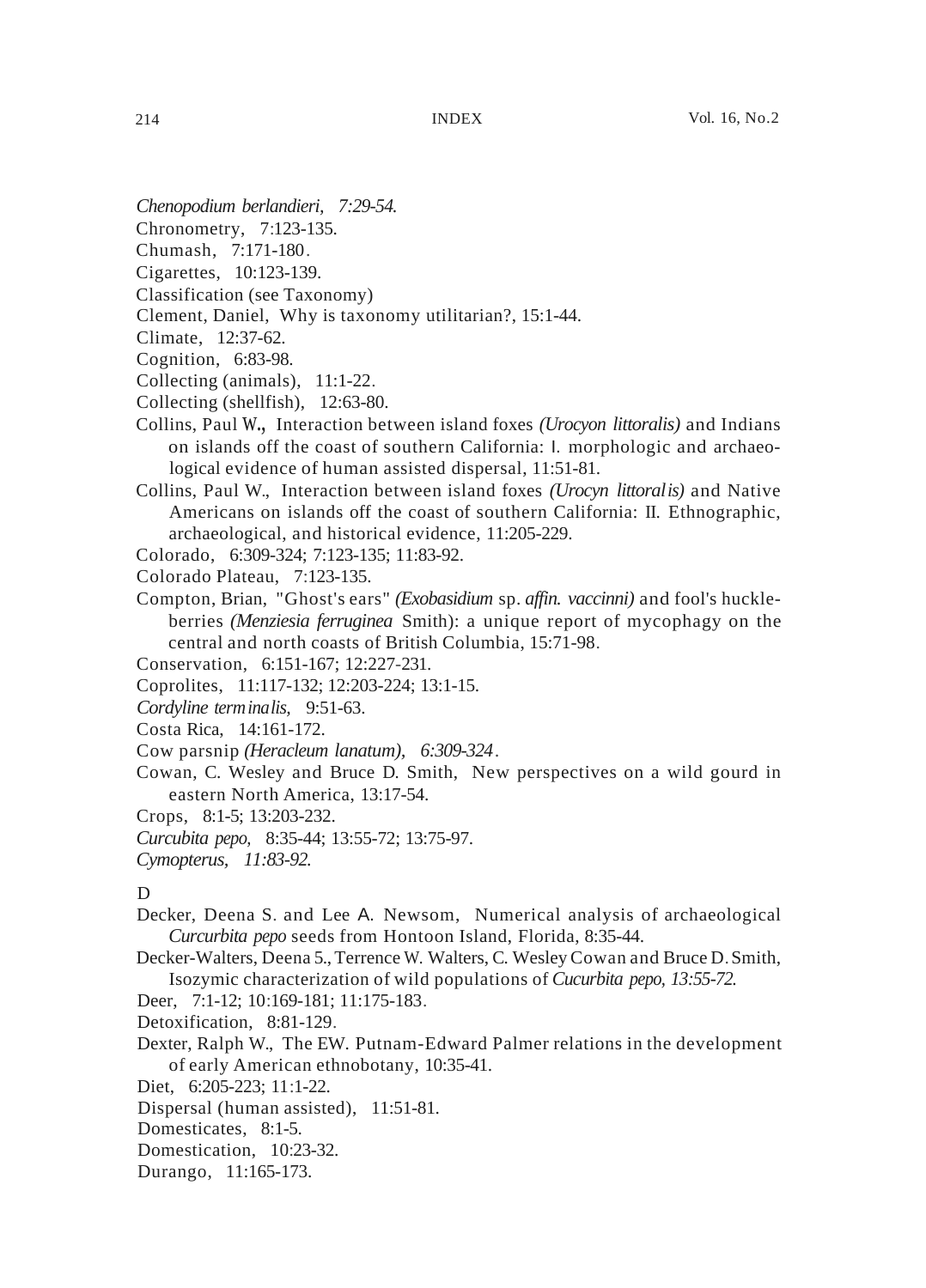# E

- East Kalimantan, 6:279-288.
- Economics, 7:29-54.
- Edible plants and fungi, 8:81-129; 11:165-173; 12:1-34.
- Egypt, 10:43-57; 11:193-202; 14:75-100.
- Elisabetsky, Dr. Elaine, New directions in ethnopharmacology, 6:121-128.
- Elizondo, Martha Gonzalez, Ethnobotany of the Southern Tepehuan of Durango, Mexico: I. Edible mushrooms, 11:165-173.
- Ellen, R.F, Ethnobiology, cognition and the structure of prehension: some general theoretical notes, 6:83-98.
- Emslie, Steven D., John D. Speth and Regge N.Wiseman, Two prehistoric Puebloan avifaunas from the Pecos Valley, southeastern New Mexico, 12:83-115.
- Erlich, Celia, Special problems in an ethnobotanical literature search: *Cordyline terminalis* (L.) Kunth, the "Hawaiian ti plant", 9:51-63.
- Estabrook, George F, Choice of fuel for Bagaco stills helps maintain biological diversity in a traditional Portuguese agricultural system, 14:43-57.
- Ethnobiology (ethics), 10:93-98.
- Ethnobiology (methods), 6:1-8; 6:19-25.
- Ethnobotany, 6:27-43; 6:289-306; 7:13-26; 7:55-82; 8:45-79; 8:185-194; 9:1-24; 10:35- 41; 10:141-147; 11:165-173; 13:233-256; 14:23-41; 14:185-210; 15:161-176; 15:201-235; 15:257-280.
- Ethnobotany (literature searches), 9:51-63.
- Ethnoecology, 12:161-185; 14:161-172.
- Ethnoentomology (methods), 6:99-120.
- Ethnomedicine, 7:13-26; 8:13-33; 8:149-169; 8:185-194; 8:195-202; 11:187-192; 12:117- 139.
- Ethnopharmacology, 6:121-128.
- Ethnoveterinary medicine, 6:129-149.
- Ethnozoology, 14:75-100,15:45-70.
- Ethnozoology (methods), 12:187-201.
- Europe, 8:171-184.
- Everett, Yvonne, The kitul palm: ethnobotany of *Caryota urens* L. in highland Sri Lanka, 15:161-176.
- *Exobasidium* sp., 15:89-98.

## F

- Fallowing, 6:169-204.
- Famine foods, 11:231-257; 13:171-202.
- Ferdon, Edwin Jr., A case for taro preceding *kumara* as the dominant domesticate in ancient New Zealand, 8:1-5.
- Ferns, 12:1-34.
- Fiber, 9:173-199.
- Firewood, 15:189-200.
- Fishing, 9:173-199.
- Florida, 8:35-44; 13:75-98; 14:141-160.
- Flotation, 7:137-153; 9:207-227.
- Folk taxonomy, 6:83-98; 6:229-238; 7:55-82; 7:181-192; 9:69-110; 15:1-44; 15:45-69; 15:257-280.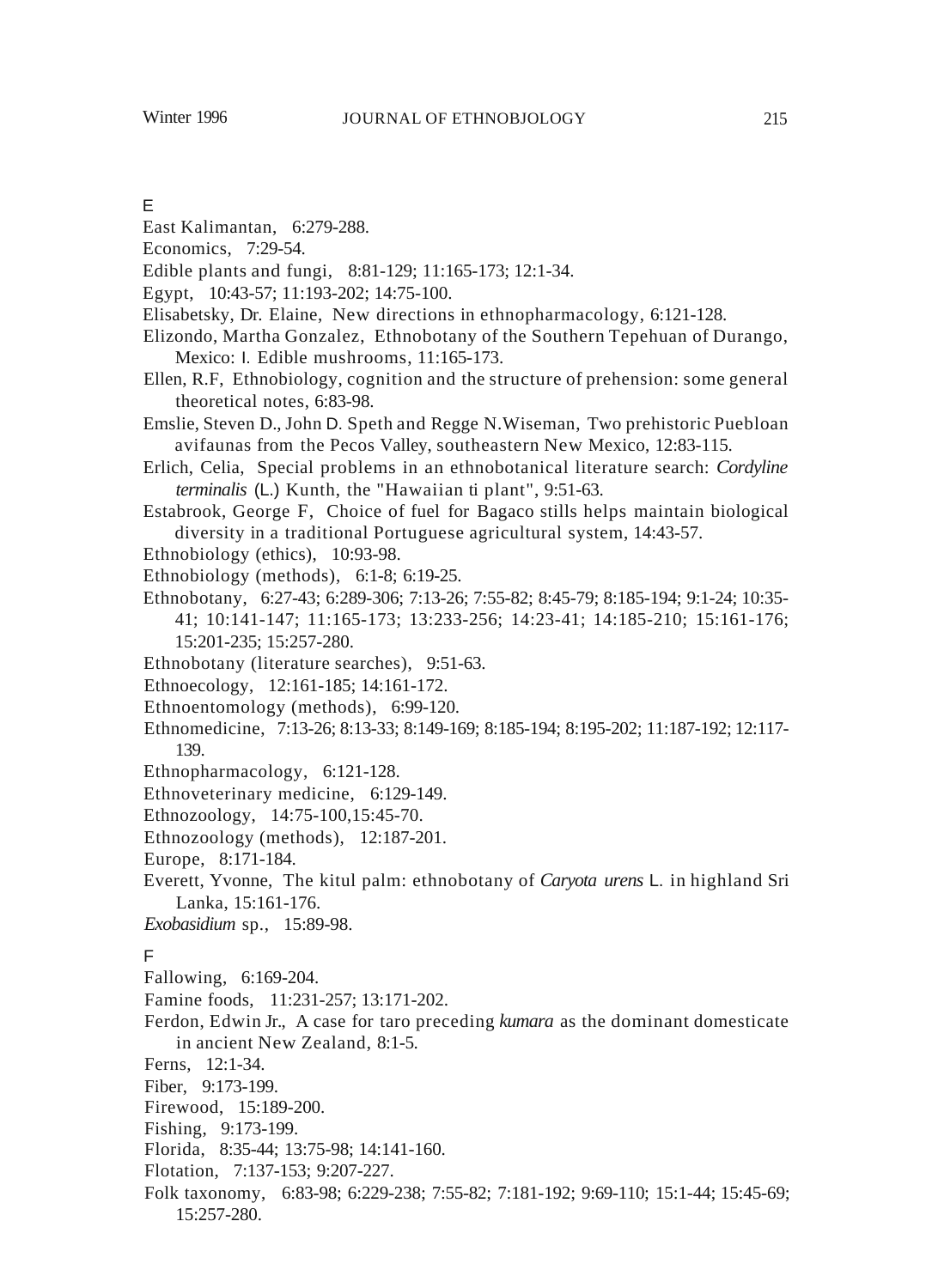- Folklore, 7:83-91; 8:141-148; 15:71-88.
- Food, 6:19-25.
- Food plants, 11:93-114.
- Food taboos, 10:195-225; 12:117-139.
- Ford, Pamela J., Antelope, deer, bighorn sheep and mountain goats: a guide to the carpals, 10:169-181.
- Forth, Gregory, Ethnozoological classification and classificatory language among the Nage of eastern Indonesia, 15:45-70.
- Fowler, Catherine S., Some notes on ethnographic subsistence systems in Mojavean environments in the Great Basin, 15:99-118.
- Foxes, 11:51-81; 11:205-229.
- Fuel, 10:61-90; 14:43-57.
- Fungi, 11:165-173; 15:89-98.

## G

- Gardens, 8:45-79.
- Genetics, 6:151-167; 13:55-72.
- Gitskan, 8:13-33.
- Goette, Susan, Michele Williams, Sissel Johannessen, and Christine A. Hastorf, Toward reconstructing ancient maize: experiments in processing and charring, 14:1-21.
- Gokkonidae, 7:83-91.
- Golden eagle, 15:237-256.
- Goodman, Steven M. and Joseph J. Hobbs, Cross-cultural and historical comparisons in the palatability of several Egyptian bird species, 10:43-57.
- Goodman, Steven M. and Joseph J. Hobbs, The distribution and ethnozoology of reptiles of the northern portion of the Egyptian eastern desert, 14:75-100.
- Gourds, 13:17-54; 13:75-98.
- Gragson, Ted L., Pume exploitation of *Mauritia flexuosa* (Palmae) in the Llanos of Venezuela, 15:177-188.
- Grand Canyon, 7:137-154.
- Great Basin, 6:239-255; 15:99-118; 15:237-256.
- Gremillion, Kristen J., The evolution of seed morphology in domesticated Chenopodium: an archaeological case study, 13:149-169.
- Gremillion, Kristen Johnson, The development of a mutualistic relationship between humans and maypops *(Passiflora incarnata* L.) in the southeastern United States, 9:135-155.

#### H

Hawaiian Ti plant, 9:51-63.

- Hazlett, Donald L., Availability and nutritional value of *Cymopterus* (Apiaceae) roots in the Colorado steppe, 11:83-92.
- Healey, Christopher, Tribes, states, and the exploitation of birds: some comparisons of Borneo and New Guinea, 14:59-73.
- *Heracleum lanatum* (Cow parsnip), 6:309-324.
- Hesse, Brian, Pig lovers and pig haters: patterns of Palestinian pork production, 10:195-225.
- Hmong, 7:13-26.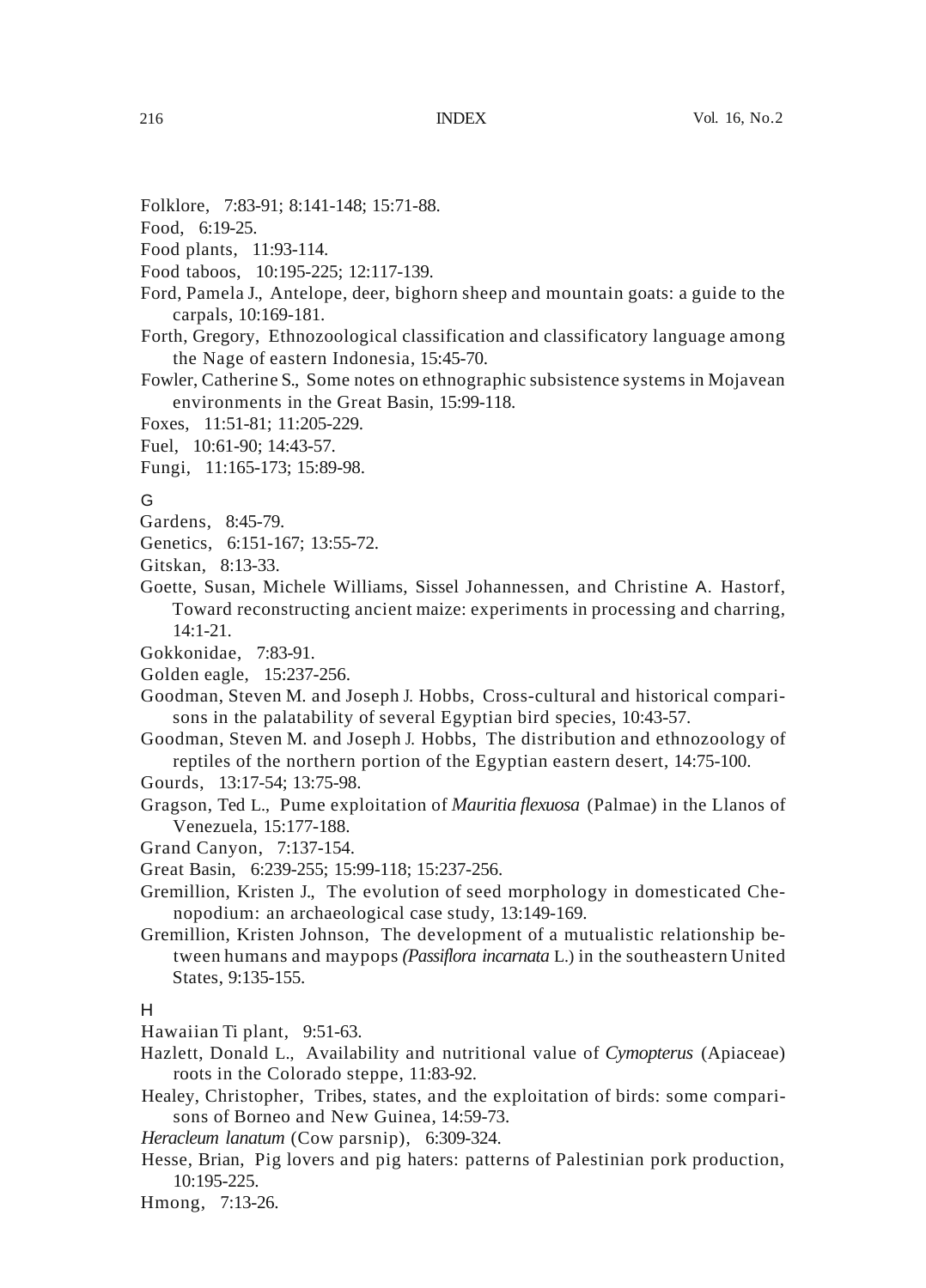- Holloway, Richard G. and Vaughn M. Bryant Jr., New directions of palynology in ethnobiology,6:47-65.
- Hontoon Island, 8:35-44.
- Hopi, 13:203-232.
- *Hoplocactylus delcourti, 7:83-91.*
- Horticulture, 11:145-157.
- Huckleberries, 15:89-98.
- Hunn, Eugene, The use of sound recordings as voucher specimens and stimulus materials in ethnozoological research, 12:187-201.
- Hunting, 6:239-255; 11:175-183.
- Hyrax *(Procavia capensis), 10:23-32.*

#### I

- India, 8:185-194.
- India (Bronze Age), 6:257-277.
- Indonesia, 6:279-288; 15:45-70.
- Insects, 8:195-202.
- Intellectual property rights, 10:93-98.
- Isozomes, 13:55-72.

# J

- Jalisco-Colima, 14:23-41.
- Johannessen, Sissel and Christine A. Hastorf, A history of fuel management *(AD.* 500 to the present) in the Mantaro Valley, Peru, 10:61-90.
- Johns, Timothy and Isao Kubo, A survey of traditional methods employed for the detoxification of plant foods, 8:81-129.
- Johnson Gottesfeld, Leslie M. and Beverley Anderson, Gitksan traditional medicine: herbs and healing, 8:13-33.
- Johnson Gottesfeld, Leslie M., Wet'suwet'en ethnobotany: traditional plant uses, 14:185-210.
- Joyal, Elaine, Palm ethnoecology in the Saripiqui region of Costa Rica, 14:161-172. K
- Ka'apor, 9:1-24.
- Kamppinen, Matti, *Espiritus incorporados:* the roles of plants and animals in the Amazonia Mestizo folklore, 8:141-148.
- Kawekaweau, 7:83-91.
- Kitul palm, 15:161-176.
- Klippel, Walter E., Lynn M. Snyder and Paul W. Parmalee, Taphonomy and archaeologically recovered mammal bone from southeast Missouri, 7:155-169.
- Kuhnlein, Harriet V. and Nancy J. Turner, Cow-parsnip *(Heracleum lanatum* michX.): an indigenous vegetable of native people of northwestern North America, 6:309-324.
- Kuhnlein, Harriet V, Food sample collection for nutrient analyses in ethnobiological studies, 6:19-25.
- *Kumara, 8:1-6.*

## L

La Qunita site, 13:1-15.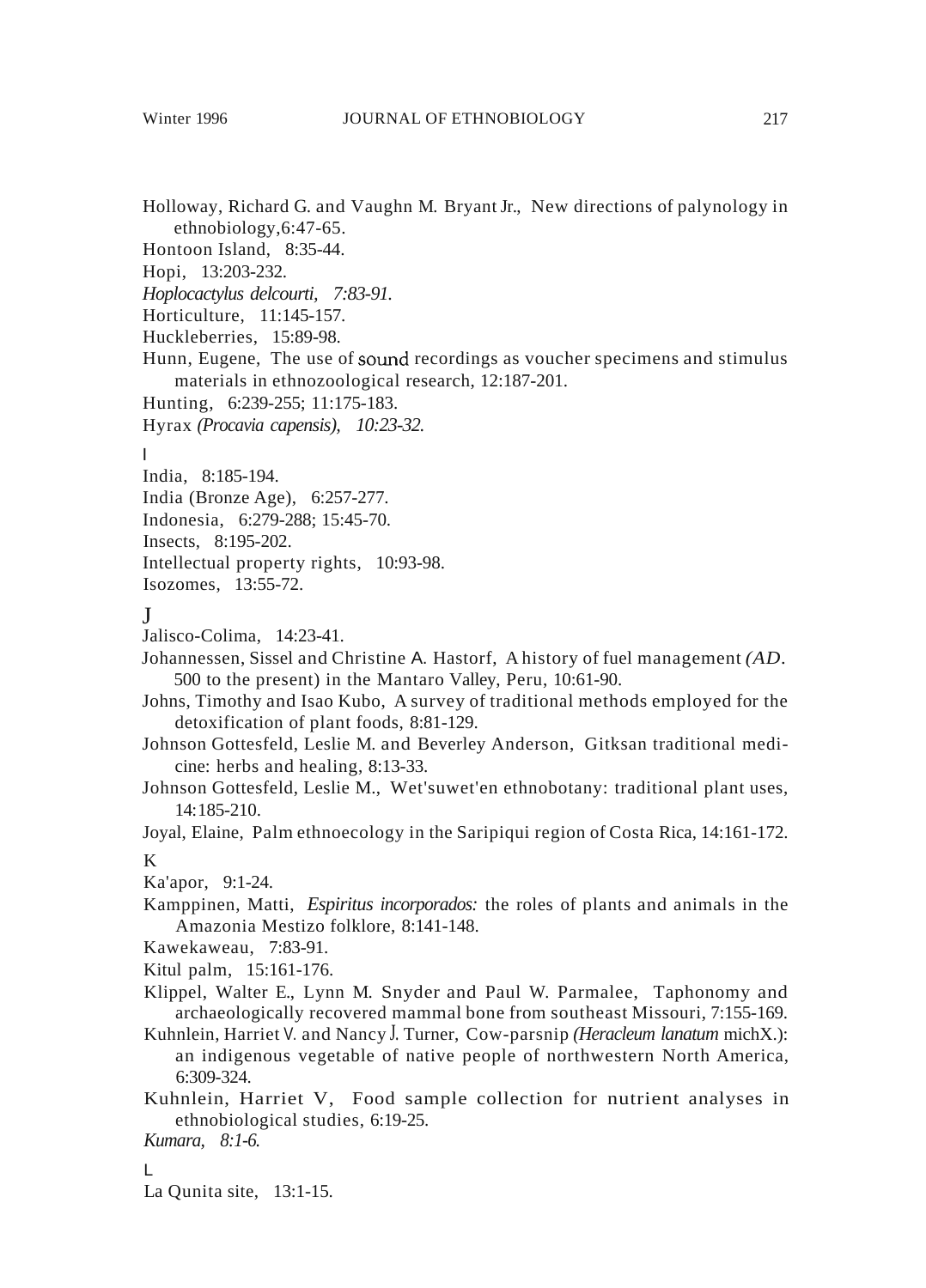- Ladakh, 8:185-194.
- Laferriere, Joseph E., Charles W. Weber and Edwin A. Kohlhepp, Use and nutritional composition of some traditional mountain Pima plant foods, 11:93-114.
- Lazos Chavero, Elena and Maria Elena Alvarez-Buylla Roces, Ethnobotany in a tropical-humid region: the home gardens of Balzapote, Veracruz, Mexico, 8:45-79.
- Lentz, David 1., *Acrocomia Mexicana:* palm of the ancient Mesoamericans, **10:183-194.** Life-forms (botanical), 8:171-184.
- Lillooet, 7:55-82; 9:69-113.
- Literature searches, 9:51-63.
- *Lomatium dissectum* (Apiaceae), 10:1-20.
- Lyman, R. Lee, Influences of mid-Holocene altithermal climates on mammalian faunas and human subsistence in eastern Washington, 12:37-62.
- Lyman, R. Lee, On the analysis and interpretation of species list data in zooarchaeology,6:67-81.
- Lyman, R. Lee, Zooarchaeology and taphonomy: a general consideration, 7:93-117.

M

- Maize, 11:23-49; 14:1-21.
- Mammals, 12:37-62; 7:155-169.
- Management, 10:61-90.
- Mandujano, Salvador and Victor Rico-Gray, Hunting, use, and knowledge of the biology of the white-tailed deer *(Odocoileus virginianus* Hays) by the Maya of central Yucatan, Mexico, 11:175-183.
- Mantaro Valley, 10:61-90.
- Maori, 7:83-91.
- Maple sugar/ syrup, 9:159-170.
- Markets, 10:151-168.
- Marshall Islands, 14:211-234.
- Martin, Gary J. and Sergio Madrid, Short Communication: Ethnobotany, distribution, and conservation status of *Ticondendron incognitum* in northern Oaxaca, Mexico, 12:227-231.
- *Mauritiaflexuosa, 15:177-188.*
- Maya, 11:135-142; 11:175-183; 11:187-192.
- Maypops *(Passiflora incarnata), 9:135-155.*
- McClung de Tapia, Emily, A perspective on Mexican ethnobotany, 10:141-147.
- McClung de Tapia, Emily, Published and unpublished works of C. Earle Smith,Jr. (1922-1987),10:113-117.
- McCorkle, Constance M., An introduction to ethnoveterinary research and development, 6:129-149.
- McDonald, DarrelL., A survey of public plantings in the front yards of residences in Galveston, Texas, US.A., 9:31-46.
- Medical ethnobotany, 8:149-169.
- Medicinal animals, 11:187-192.
- Medicinal plants, 7:13-26; 7:171-180; 8:13-33; 8:185-194; 11:117-132; 12:203-224; 13:233-256; 15:257-280.
- Meilleur, Brien *A.,* Eugene S. Hunn and Rachel 1. Cox, *Lomatium dissectum* (Apiaceae): multi-purpose plant of the Pacific northwest, 10:1-20. *Menzeisia ferruginea, 15:89-98.*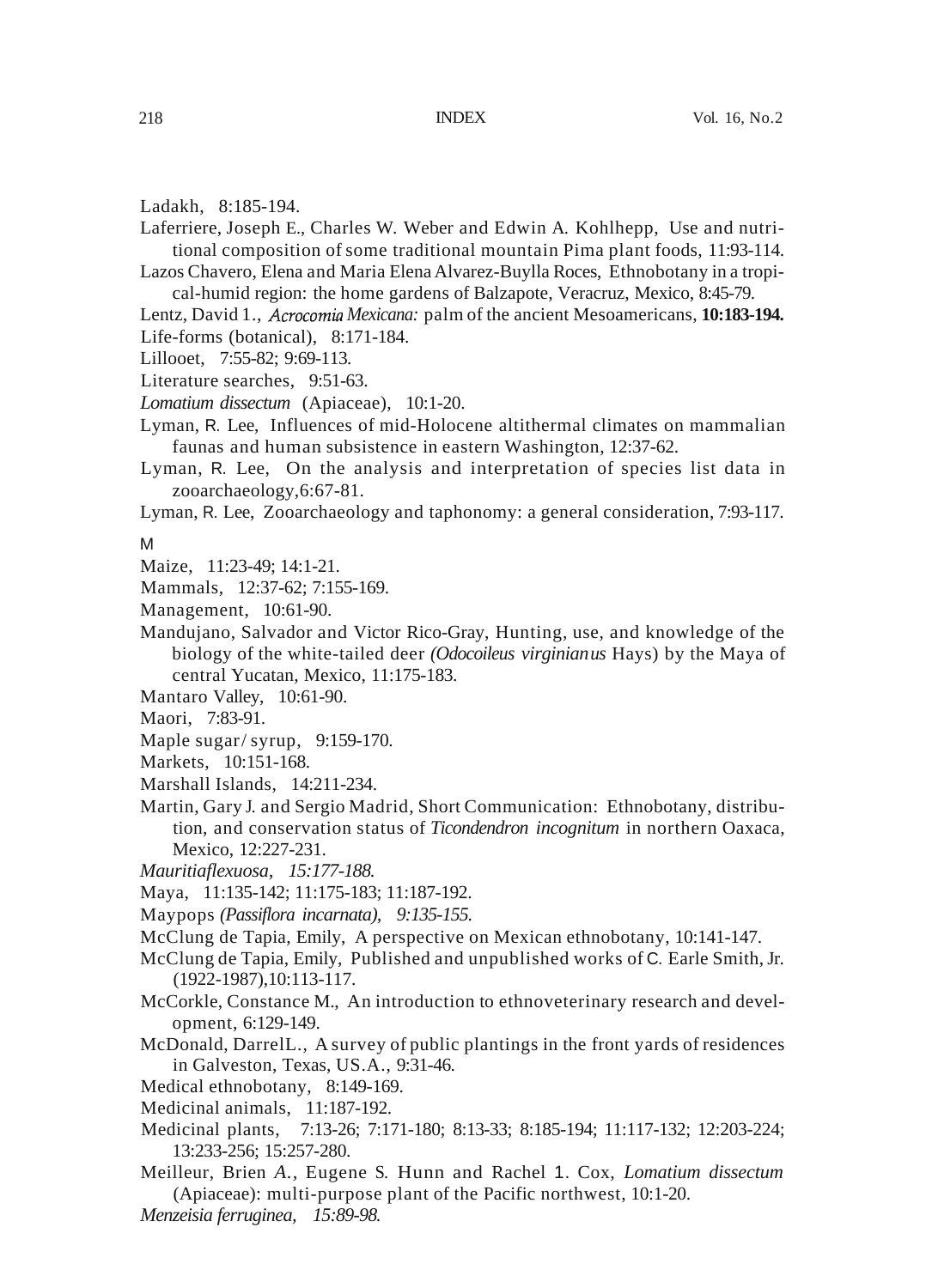- Mesoamerica, 10:183-194.
- Mestizos (Amazonian), 8:141-148.
- Mestizos (Mexican), 14:23-41.
- Mexico, 8:45-79; 10:141-147; 11:135-142; 11:165-173; 11:175-183; 11:187-193; 11:231- 257; 12:227-231; 14:23-41.
- Mexico (16th century), 10:151-168.
- Mexico (ancient), 8:195-202.
- Middens, 13:1-15.
- Minnis, Paul E., Famine foods of the North American desert borderlands in historical context, 11:231-257.
- Missouri, 7:155-169.
- Miwok, 11:145-157.
- Modernization, 12:161-185.
- Mojave, 15:99-118.
- Mountain goats, 10:169-181.
- Mulcahy, F. David, Botanical life-forms in European Romany, 8:171-184.
- Munson, Patrick J., Still more on the antiquity of maple sugar and syrup in aboriginal eastern North America, 9:159-170.
- Mushrooms (edible), 11:165-173.
- Mutualism, 9:159-170.
- Mycophagy, 15:89-98.

#### N

- Nage, 15:45-70.
- Nambiquara, 11:1-22.
- New Guinea, 8:149-169; 14:59-73.
- New Mexico, 12:83-115.
- New Zealand, 8:1-8.
- Newsom, Lee A., S. David Webb and James S. Dunbar, History and geographic distribution of *Curcubita pepo* gourds in Florida, 13:75-97.
- Nomenclature, 8:171-184; 9:1-24; 14:173-183.
- North America (eastern), 7:29-54; 9:159-170; 13:17-54.
- North America (northwestern), 6:309-324; 13:171-202.
- North America (western), 12:1-34.
- Nutrient analysis, 6:19-25.
- Nutrition, 11:83-92; 11:93-114.

## $\Omega$

- Oaxaca, 12:227-231.
- *Odocoileus virginianus,* 7:1-12; 11:175-183.
- Optimal foraging, 6:205-223; 12:63-80.
- Orlove, Benjamin S. and Ricardo Godoy, Sectorial fallowing systems in the central Andes, 6:169-204.

#### $\mathsf{D}$

- Padoch, Christine, Agricultural site selection among permanent field farmers: an example from East Kalimantan, Indonesia, 6:279-288.
- Pake, Catherine V, Medicinal ethnobotany of Hmong refugees in Thailand, 7:13-26.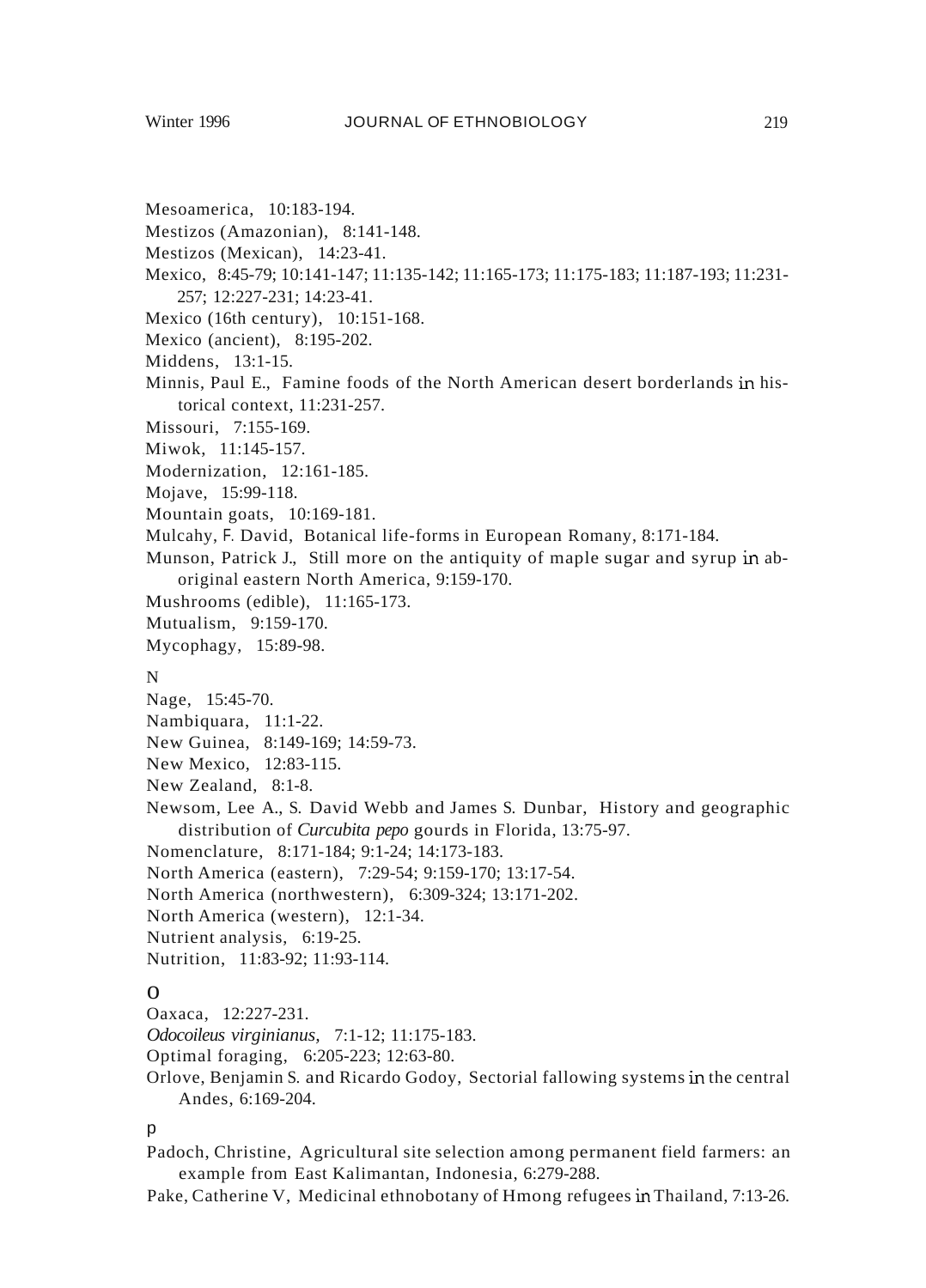- Palatability, 10:43-57.
- Palestine, 10:195-225.
- Palm, 14:161-172.
- Palm *(Acrocomia mexicana), 10:183-194.*
- Palm *(Caryota urens), 15:161-176.*
- Palm *(Mauritiaflexuosa), 15:177-188.* Palmer, Edward, 10:35-4.
- 
- Palynology, 6:47-65; 7:123-135; 7:137-153; 11:117-132.
- Papua New Guinea, 15:201-236.
- Papyrus, 11:193-202.
- *Passiflora incarnata* (maypops), 9:135-155.
- Patagonia, 15:189-200.
- Pecos Valley, 12:83-115.
- Peru, 10:61-90; 11:23-49.
- Pharmacology, 11:117-132.
- Pig, 10:195-225.
- Pima, 11:93-114.
- Plants (folklore), 8:141-148.
- Plants (yard plants), 8:45-79; 9:31-46.
- Pollen, 11:117-132.
- Pork, 10:195-225.
- Portugal, 14:43-57.
- Posey, Darrell Addison, Intellectual property rights: what is the position of ethnobiology, 10:93-98.
- Posey, Darrell Addison, Topics and issues in ethnoentomology with some suggestions for the development of hypothesis-generation and testing in ethnobiology, 6:99-120.
- Potato, 11:23-49; 12:161-185.
- Prehension, 6:83-98.
- *Procavia capensis* (hyrax), 10:23-32.
- Processing (of animals), 11:1-22.
- Processing (of maize), 14:1-21.
- Pronghorn, 6:239-255.
- Pueblo, 12:83-115.
- Pume, 15:177-188.
- Purdue, James R., Estimation of body weight of white-tailed deer *(Odocoileus virginianus)* from bone size, 7:1-12.
- Putnam, EW., 10:35-41.

# R

- Raab, L. Mark, An optimal foraging analysis of prehistoric shellfish collecting on San Clemente Island, California, 12:63-80.
- Ramos-Elorduy de Concini, Ora. Julieta and M. en C. Jose Manuel Pino Moreno, The utilization of insects in the empirical medicine of ancient Mexicans, 8:195-202.
- Rashford,John, Africa's Baobab tree: why monkey names?, 14:173-183.
- Rea, Amadeo M., Verification and reverification: problems in archaeofaunal studies, 6:9-18.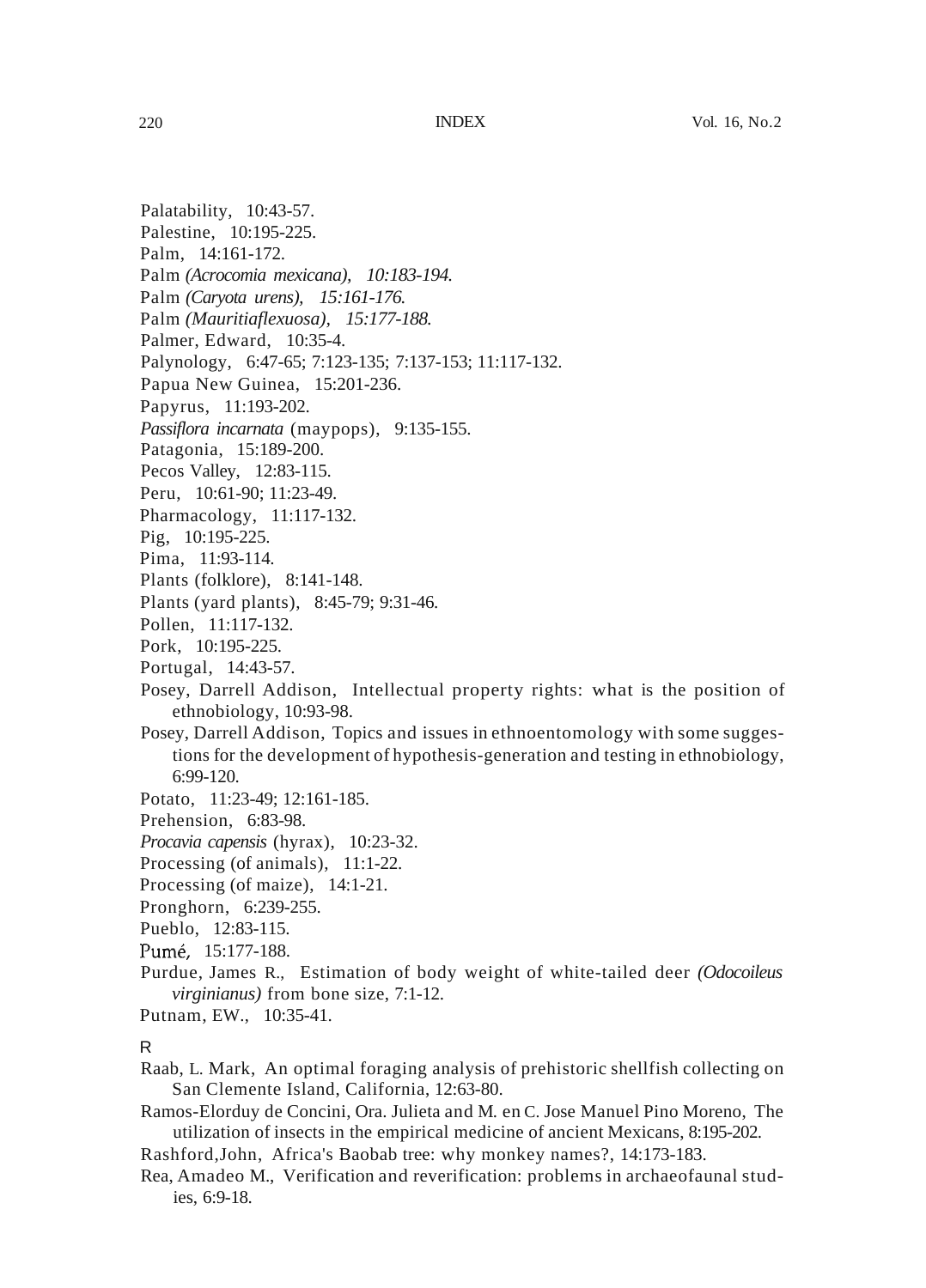- Red Bow Cliff dwelling, 10:123-139.
- Redbud, 11:145-157.
- Reedgrass, 10:123-139.
- Refugees, 7:13-26.
- Reinhard, Karl J., Donny L. Hamilton and Richard H. Hevly, Use of pollen concentration in paleopharmacology: coprolite evidence of medicinal plants, 11:117-132.
- Reitz, Elizabeth J., Rochelle A. Marrinan and Susan L. Scott, Survey of vertebrate remains from prehistoric sites in the Savannah River Valley, 7:195-221.
- Reitz, Elizabeth J., The wells of Spanish Florida: using taphonomy to identify site history, 14:141-160.
- Reptiles, 7:83-91; 11:187-192; 14:75-100.
- Rico-Gray, Victor and Jose G. Garcia-Franco, The Maya and the vegetation of the Yucatan peninsula, 11:135-142.
- Rissman, Paul, Seasonal aspects of man/cattle interaction in bronze age western India, 6:257-277.
- Romany, 8:171-184.
- Roots, 11:83-92; 12:1-34.
- S
- Salish, 7:55-82; 9:69-114.
- Salls, Roy A., To catch a fish: some limitations on prehistoric fishing in southern California with special reference to native plant fiber fishing line, 9:173-199.
- Salton Basin, 13:1-15.
- San Clemente Island, 12:63-80.
- San Luis Valley, 6:289-306.
- Saripiqui, 14:161-172.
- Savannah River Valley, 7:195-221.
- Scarcity, 13:171-202.
- Schmitt, Dave N., The taphonomy of golden eagle prey accumulations at Great Basin roosts, 15:237-256.
- Schoenwetter, James, A palynological approach to a chronometry problem on the Colorado plateau, 7:123-135.
- Schultes, Richard Evans, How I met C. Earle Smith, 10:119-121.
- Schultes, Richard Evans, Recognition of variability in wild plants by Indians of the northwest Amazon: an enigma, 6:229-238.
- Scora, Peter E. and Rainer W. Scora, Some observations on the nature of papyrus bonding, 11:193-202.
- Seasonality, 6:257-277.
- Seeds, 7:137-153; 8:35-44.
- Seeds (evolution of morphology), 13:149-170.
- Setz, Eleonore Zulnara Freire, Animals in the Nambiquara diet: methods of collection and processing, 11:1-22.
- Shellfish, 12:63-80.
- Sierra de Manantlan, 14:23-41.
- Sillitoe, Paul, An ethnobotanical account of the plant resources of the Wola region, Southern Highlands Province, Papua New Guinea, 15:201-235.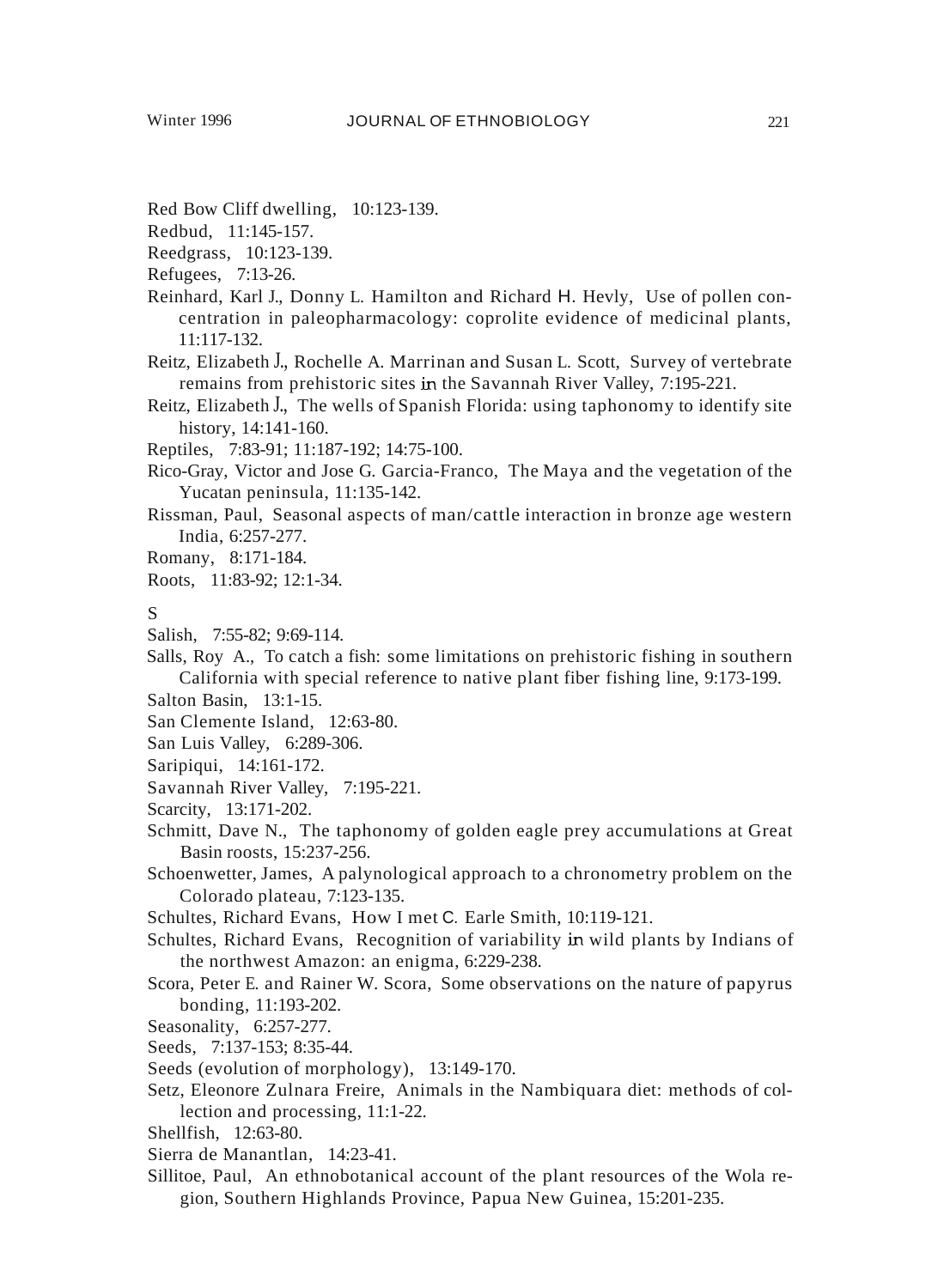- Site selection, 6:279-288.
- Sledge, W. Arthur and Richard Evans Schultes, Richard Spruce: a multi-talented botanist, 8:7-12.
- Smith, Bruce D., The economic potential of *Chenopodium berlandieri* in prehistoric eastern North America, 7:29-54.
- Smith, C. Earle, Jr., 10:113-117; 10:119-12l.
- Sobolik, Kristin D. and Deborah J. Gerick, Prehistoric medicinal plant usage: a case study from coprolites, 12:203-224.

Soleri, Daniela and David A. Cleveland, Hopi crop diversity and change, 13:203-23l. Sound recordings, 12:187-20l.

Species list data (interpretation and analysis), 6:67-8l.

- Spennemann, Dirk H. R., Traditional arrowroot production and utilization in the Marshall Islands, 14:211-234.
- Spruce, Richard, 8:7-12.
- Sri Lanka, 15:161-176.
- States, 14:59-73.
- Stevenson, Thomas B. and Brian Hesse, "Domestication" of hyrax *(Procavia capensis),* in Yemen, 10:23-32.
- Stimulus materials, 12:187-20l.
- Stochastic environments, 6:205-223.
- Subsistence, 7:137-156; 12:37-62; 13:1-15; 15:99-118.
- Sullivan, Alan P. III, Seeds of discontent: implications of a "Pompei" archaeobotanical assemblage for Grand Canyon Anasazi subsistence models, 7:137-153.
- Sutton, Mark Q., Midden and coprolite derived subsistence evidence: an analysis of data from the La Quinta site, Salton Basin, California, 13:1-15.

## T

- Taboos, 12:117-139.
- Taphonomy, 7:93-117; 7:155-169; 14:141-160; 15:237-256.
- Taro, 8:1-5.
- Telban, Borut, The role of medical ethnobotany in ethnomedicine: a New Guinea example, 8:149-169.
- Tepehuan, 11:165-173.
- Texas, 9:31-46.
- Thailand, 7:13-26; 15:71-88.
- Thompson, 7:55-82; 9:69-112.
- *Ticondendron incognitum,* 12:227-231.
- Timbrook, Jan, Virtuous herbs: plants in Chumash medicine, 7:171-180.
- Tobacco, 10:123-139.
- Tribes, 14:59-73.
- Tropical forest composition, 11:135-142.
- Turner, Nancy J., "All berries have relations" mid range folk plant groupings in Thompson and Lillooet interior Salish, 9:69-110.
- Turner, Nancy J. and Alison Davis, "When everything was scarce": the role of plants as famine foods in northwestern North America, 13:171-20l.
- Turner, Nancy J., General plant categories in Thompson and Lillooet, two interior Salish languages of British Columbia, 7:55-82.